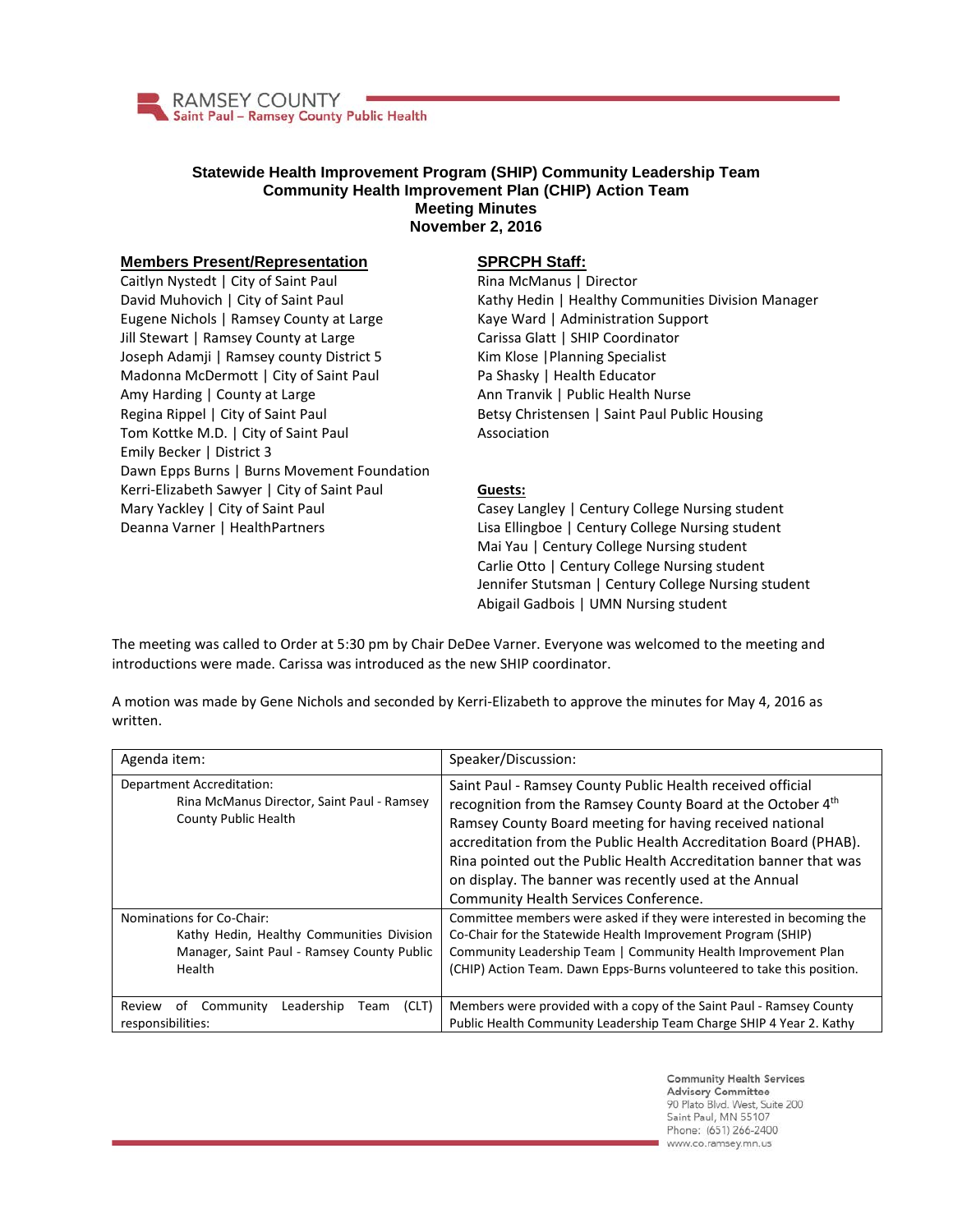

| Kathy Hedin, Healthy Communities Division             | gave a brief review of the Community Leadership Team (CLT)                                                                                     |
|-------------------------------------------------------|------------------------------------------------------------------------------------------------------------------------------------------------|
| Manager, Saint Paul - Ramsey County Public            | responsibilities noting that the work is a collaborative effort with both the                                                                  |
| Health                                                | Statewide Health Improvement Program (SHIP) and the CHIP. Members                                                                              |
| DeDee Varner                                          | were reminded of the previous decision to amend the SHIP goals to align                                                                        |
|                                                       | with the CHIP goals. Members were asked to check their own information                                                                         |
|                                                       | and notify Kathy Hedin of any updates. Tom Kottke passed a motion to                                                                           |
|                                                       | approve the CLT Charge SHIP 4 Year 2, this was seconded by Gene Nichols                                                                        |
|                                                       | and passed by affirmation of the committee.                                                                                                    |
| Overview of 2016-2017 SHIP work plan:                 | Carissa provided members of the committee with an overview of                                                                                  |
|                                                       | the $2016 - 2017$ work plan. Information was provided about some                                                                               |
| Review strategies and current contracts<br>a.         | of the ongoing work and mini grants that have been given for                                                                                   |
| Healthy Eating in the Community<br>b.                 | those wanting to work on worksite wellness. Work is also                                                                                       |
| Opportunities                                         | beginning with the Institute for Clinical Systems Improvement                                                                                  |
| Ratify the work plan<br>c.                            | (ICSI) for the African American Community.                                                                                                     |
| Carissa Glatt (SHIP Coordinator), Saint Paul - Ramsey | Opportunities have become available for community grants from                                                                                  |
| County Public Health                                  | unused funding. Examples of how these funds have been used in                                                                                  |
| DeDee Varner                                          | the past were shared. Members were asked if they had any ideas                                                                                 |
|                                                       | as to organizations that would be interested in applying for                                                                                   |
|                                                       | funding from grants. There is a focus on healthy eating; however,                                                                              |
|                                                       | the SHIP Team will put together information about what we are                                                                                  |
|                                                       | looking for and the parameters of the grant. We will email this to                                                                             |
|                                                       | members following this meeting. Ideas should be shared with                                                                                    |
|                                                       | Carissa via email to carissa.glatt@co.ramsey.mn.us. Staff from the                                                                             |
|                                                       | SHIP team can help with putting the plans together.                                                                                            |
| <b>CHIP Action Team: Update</b>                       |                                                                                                                                                |
|                                                       | As the SHIP CLT are a part of the Health Eating, Active Living and                                                                             |
|                                                       | Tobacco-free Living Action Team, the SHIP goals and strategies                                                                                 |
|                                                       | were reviewed to align with the CHIP and we created 6 objectives                                                                               |
|                                                       | that will meet the populations health strategies. The objectives are                                                                           |
|                                                       | realistic (See attached                                                                                                                        |
|                                                       | CHIP_report_rev_october_2016_goal2_CLT_mtg). The handout                                                                                       |
|                                                       | was reviewed and discussion ensued. Tom Kottke made a motion                                                                                   |
|                                                       | to approved the revised objectives, Madonna McDermott                                                                                          |
|                                                       | seconded and the motion was passed by affirmation of the                                                                                       |
|                                                       | committee.                                                                                                                                     |
| Statewide Health Improvement Plan (SHIP) Strategy     | Kim explained what a Request for Quotes (RFQ) is and noted that there is                                                                       |
| Updates:                                              | an RFQ open for the Latino community. We will be building off the last                                                                         |
| a. Latino Request for Quotes (RFQ) request            | cycle, the Latino Community Action Plan that was created last year. One                                                                        |
|                                                       | award will be available for a 2-year period. Applications will need to be                                                                      |
| Kim Klose, Planning Specialist, Saint Paul - Ramsey   | reviewed for the award. Kim asked for volunteers to be a part of the                                                                           |
| County Public Health                                  | review team. A signup sheet was passed around for those interested in                                                                          |
|                                                       | being a part of this team. Members were encouraged to sign up, even if                                                                         |
|                                                       | they are not available this time around and would still be interested in the                                                                   |
|                                                       | future.                                                                                                                                        |
| <b>Menthol Grant:</b><br>b.                           | Gene was able to provide limited information on the Menthol Grant and                                                                          |
| <b>Eugene Nichols</b>                                 | how it has been used in the African American Community as the report<br>has not been released. Generally, the community has identified Menthol |
|                                                       | tobacco as a stressor to health by the African American Community which                                                                        |
|                                                       |                                                                                                                                                |

Community Health Services<br>Advisory Committee<br>90 Plato Blvd. West, Suite 200<br>Saint Paul, MN 55107<br>Phone: (651) 266-2400 www.co.ramsey.mn.us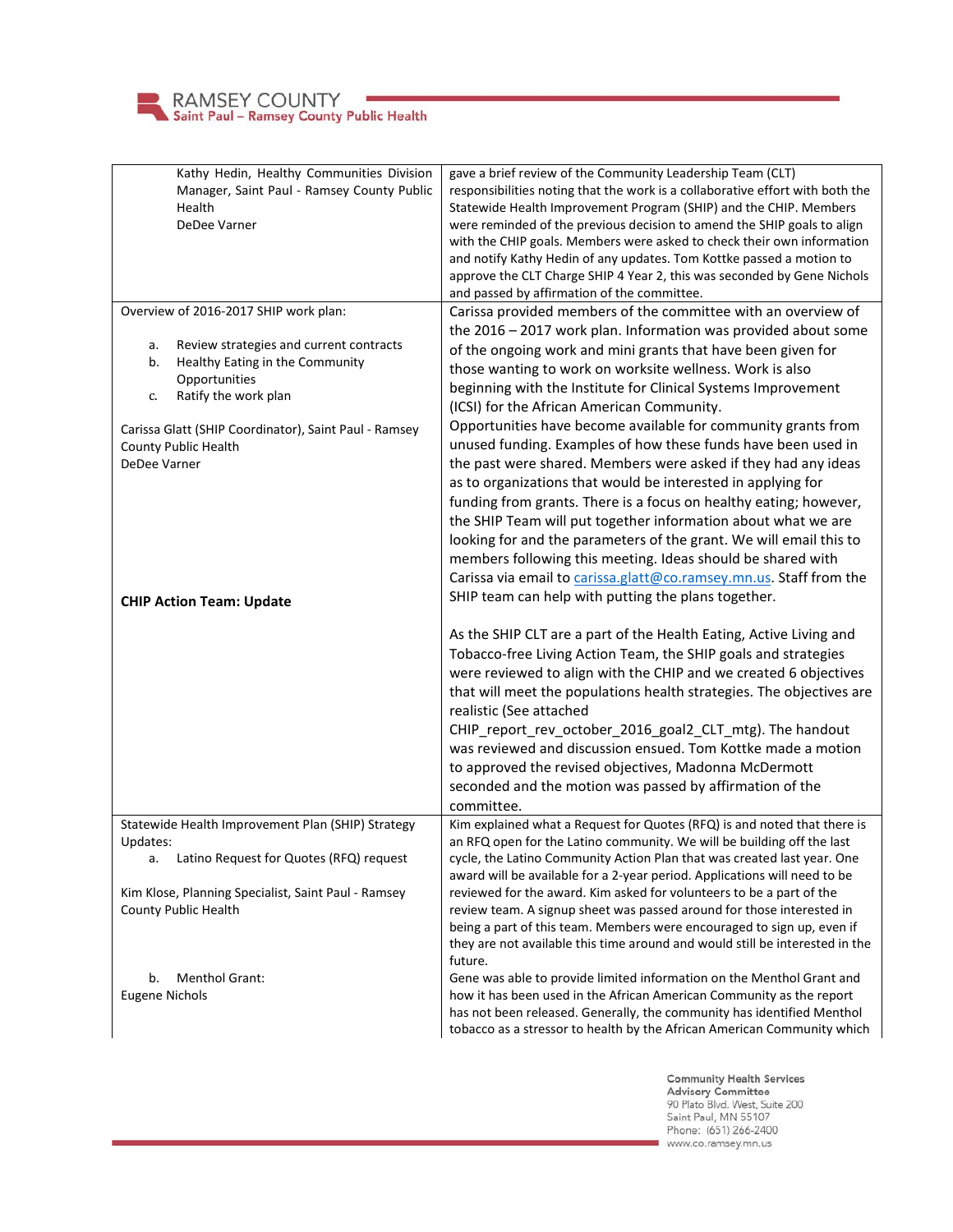| RAMSEY COUNTY<br>Saint Paul - Ramsey County Public Health |
|-----------------------------------------------------------|
|-----------------------------------------------------------|

| Health Equity Data Analysis (HEDA) Pilot<br>c.<br>Project<br>Kim Klose (Planning Specialist), Carissa Glatt (SHIP<br>Coordinator) Saint Paul - Ramsey County Public Health | is targeted by marketing and is widely available for purchase at gas<br>stations and convenience stores. There is a need to educate and raise<br>awareness of the harms of tobacco use. The majority of the African<br>American Community support new laws to reduce the harms of smoking.<br>The Clean Indoor Act has been recognized as a good thing. It is believed<br>that restricting the sale of menthol tobacco would also reduce sales rates.<br>Fact sheets are available through Minnesota Department of Health and<br>Association for Non-Smokers Mn. Committee Members were asked to<br>explore other options to educate the youth as there is clear evidence that<br>tobacco companies are targeting youth and continue to pursue this issue<br>on a local city and county level.<br>Carissa and Kim provided information on the Health Equity Data Analysis<br>(HEDA) Pilot Project (see attached PowerPoint presentation). Saint Paul -<br>Ramsey County Public Health is 1 of 10 sites in the state of Minnesota to<br>participate in this project. Minnesota Department of Health will be<br>providing resources and along with SHIP are hoping to role this out within<br>the year. Discussion ensued. Some key points noted were:<br>When talking about the Problem tree, it is important to look at<br>the question "Why?" so that we can get to the real causes.<br>Joseph noted his group used this tool for a community<br>$\bullet$<br>assessment with the youth and offered assistance with the use<br>of this tool.<br>Community members are on a volunteer basis. To increase<br>$\bullet$<br>participation members should be compensated.<br>Tom suggested that we also look into current date policies that<br>$\bullet$<br>may need change.<br>Carissa advised members that their input will be considered when the<br>report is written to help focus SHIP funding in the future and get more<br>community engagement. Members of this committee are needed to help<br>with this in order to tailor our work. |
|----------------------------------------------------------------------------------------------------------------------------------------------------------------------------|----------------------------------------------------------------------------------------------------------------------------------------------------------------------------------------------------------------------------------------------------------------------------------------------------------------------------------------------------------------------------------------------------------------------------------------------------------------------------------------------------------------------------------------------------------------------------------------------------------------------------------------------------------------------------------------------------------------------------------------------------------------------------------------------------------------------------------------------------------------------------------------------------------------------------------------------------------------------------------------------------------------------------------------------------------------------------------------------------------------------------------------------------------------------------------------------------------------------------------------------------------------------------------------------------------------------------------------------------------------------------------------------------------------------------------------------------------------------------------------------------------------------------------------------------------------------------------------------------------------------------------------------------------------------------------------------------------------------------------------------------------------------------------------------------------------------------------------------------------------------------------------------------------------------------------------------------------------------------------------------------------------------------------------------|
| Updates from Community Leadership Team (CLT)                                                                                                                               | DeDee stated that HealthPartners has used the Food Justice<br>$\bullet$<br>DVD Video with a group of 30 people. They had some good<br>discussion.                                                                                                                                                                                                                                                                                                                                                                                                                                                                                                                                                                                                                                                                                                                                                                                                                                                                                                                                                                                                                                                                                                                                                                                                                                                                                                                                                                                                                                                                                                                                                                                                                                                                                                                                                                                                                                                                                            |
|                                                                                                                                                                            | Gene worked with Hennepin County on their baseline survey.<br>$\bullet$<br>Initially, people were reluctant to fill out the survey. When<br>they introduced compensation in the form of a \$10 gift card it<br>really helped to increase participation. Gene agreed with<br>Dawn that community members should be compensated for<br>the work that they do.                                                                                                                                                                                                                                                                                                                                                                                                                                                                                                                                                                                                                                                                                                                                                                                                                                                                                                                                                                                                                                                                                                                                                                                                                                                                                                                                                                                                                                                                                                                                                                                                                                                                                  |
|                                                                                                                                                                            | Dawn wants to see people make changes in their lives so they<br>٠<br>can afford housing and feel empowered so would like to see<br>people from the community be hired and be the experts they<br>are in the community.                                                                                                                                                                                                                                                                                                                                                                                                                                                                                                                                                                                                                                                                                                                                                                                                                                                                                                                                                                                                                                                                                                                                                                                                                                                                                                                                                                                                                                                                                                                                                                                                                                                                                                                                                                                                                       |
|                                                                                                                                                                            | Rina noted that the community members should identify<br>٠<br>where the issues are and need to tell us.                                                                                                                                                                                                                                                                                                                                                                                                                                                                                                                                                                                                                                                                                                                                                                                                                                                                                                                                                                                                                                                                                                                                                                                                                                                                                                                                                                                                                                                                                                                                                                                                                                                                                                                                                                                                                                                                                                                                      |
| Thank you to Rina McManus                                                                                                                                                  | Rina thanked the committee members for all the work they do for<br>public health in the community and said her farewells.                                                                                                                                                                                                                                                                                                                                                                                                                                                                                                                                                                                                                                                                                                                                                                                                                                                                                                                                                                                                                                                                                                                                                                                                                                                                                                                                                                                                                                                                                                                                                                                                                                                                                                                                                                                                                                                                                                                    |

**Community Health Services<br>Advisory Committee**<br>90 Plato Blvd. West, Suite 200<br>Saint Paul, MN 55107<br>Phone: (651) 266-2400<br>www.co.ramsey.mn.us